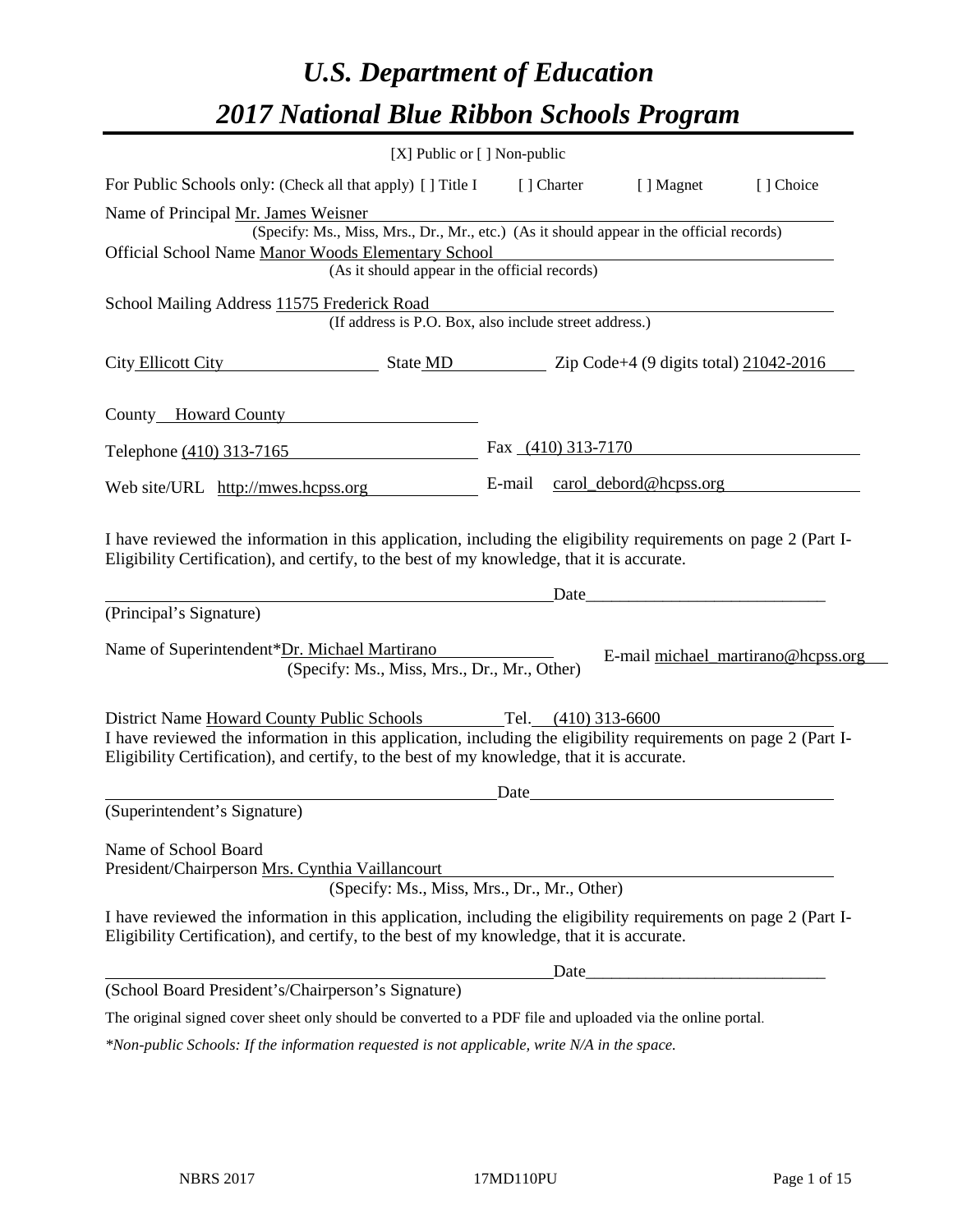The signatures on the first page of this application (cover page) certify that each of the statements below, concerning the school's eligibility and compliance with U.S. Department of Education and National Blue Ribbon Schools requirements, are true and correct.

- 1. The school configuration includes one or more of grades K-12. (Schools on the same campus with one principal, even a K-12 school, must apply as an entire school.)
- 2. All nominated public schools must meet the state's performance targets in reading (or English language arts) and mathematics and other academic indicators (i.e., attendance rate and graduation rate), for the all students group and all subgroups, including having participation rates of at least 95 percent using the most recent accountability results available for nomination.
- 3. To meet final eligibility, all nominated public schools must be certified by states prior to September 2017 in order to meet all eligibility requirements. Any status appeals must be resolved at least two weeks before the awards ceremony for the school to receive the award.
- 4. If the school includes grades 7 or higher, the school must have foreign language as a part of its curriculum.
- 5. The school has been in existence for five full years, that is, from at least September 2011 and each tested grade must have been part of the school for the past three years.
- 6. The nominated school has not received the National Blue Ribbon Schools award in the past five years: 2012, 2013, 2014, 2015, or 2016.
- 7. The nominated school has no history of testing irregularities, nor have charges of irregularities been brought against the school at the time of nomination. The U.S. Department of Education reserves the right to disqualify a school's application and/or rescind a school's award if irregularities are later discovered and proven by the state.
- 8. The nominated school has not been identified by the state as "persistently dangerous" within the last two years.
- 9. The nominated school or district is not refusing Office of Civil Rights (OCR) access to information necessary to investigate a civil rights complaint or to conduct a district-wide compliance review.
- 10. The OCR has not issued a violation letter of findings to the school district concluding that the nominated school or the district as a whole has violated one or more of the civil rights statutes. A violation letter of findings will not be considered outstanding if OCR has accepted a corrective action plan from the district to remedy the violation.
- 11. The U.S. Department of Justice does not have a pending suit alleging that the nominated school or the school district as a whole has violated one or more of the civil rights statutes or the Constitution's equal protection clause.
- 12. There are no findings of violations of the Individuals with Disabilities Education Act in a U.S. Department of Education monitoring report that apply to the school or school district in question; or if there are such findings, the state or district has corrected, or agreed to correct, the findings.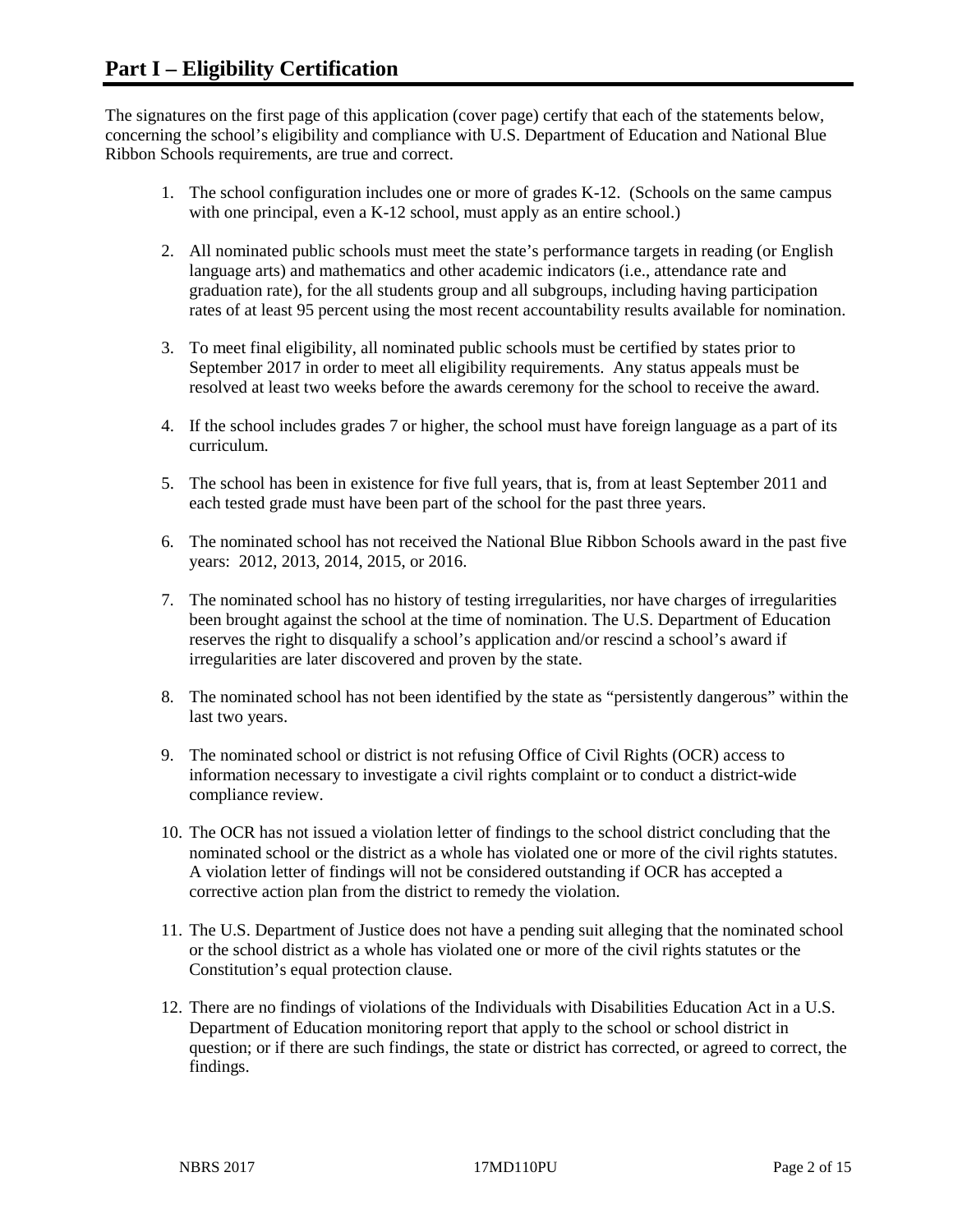# **PART II - DEMOGRAPHIC DATA**

#### **Data should be provided for the most recent school year (2016-2017) unless otherwise stated.**

#### **DISTRICT**

1. Number of schools in the district  $\frac{41}{41}$  Elementary schools (includes K-8) (per district designation): 20 Middle/Junior high schools 12 High schools 1 K-12 schools

74 TOTAL

**SCHOOL** (To be completed by all schools)

- 2. Category that best describes the area where the school is located:
	- [] Urban or large central city [ ] Suburban with characteristics typical of an urban area [X] Suburban [ ] Small city or town in a rural area [ ] Rural
- 3. Number of students as of October 1, 2016 enrolled at each grade level or its equivalent in applying school:

| Grade                           | # of         | # of Females | <b>Grade Total</b> |
|---------------------------------|--------------|--------------|--------------------|
|                                 | <b>Males</b> |              |                    |
| <b>PreK</b>                     | 0            | 0            | 0                  |
| K                               | 57           | 63           | 120                |
| 1                               | 48           | 56           | 104                |
| $\overline{2}$                  | 67           | 57           | 124                |
| 3                               | 78           | 67           | 145                |
| 4                               | 77           | 61           | 138                |
| 5                               | 66           | 62           | 128                |
| 6                               | 0            | 0            | 0                  |
| 7                               | 0            | 0            | 0                  |
| 8                               | 0            | 0            | 0                  |
| 9                               | 0            | 0            | 0                  |
| 10                              | $\theta$     | 0            | 0                  |
| 11                              | 0            | 0            | $\mathbf{\Omega}$  |
| 12 or higher                    | 0            | 0            | 0                  |
| <b>Total</b><br><b>Students</b> | 393          | 366          | 759                |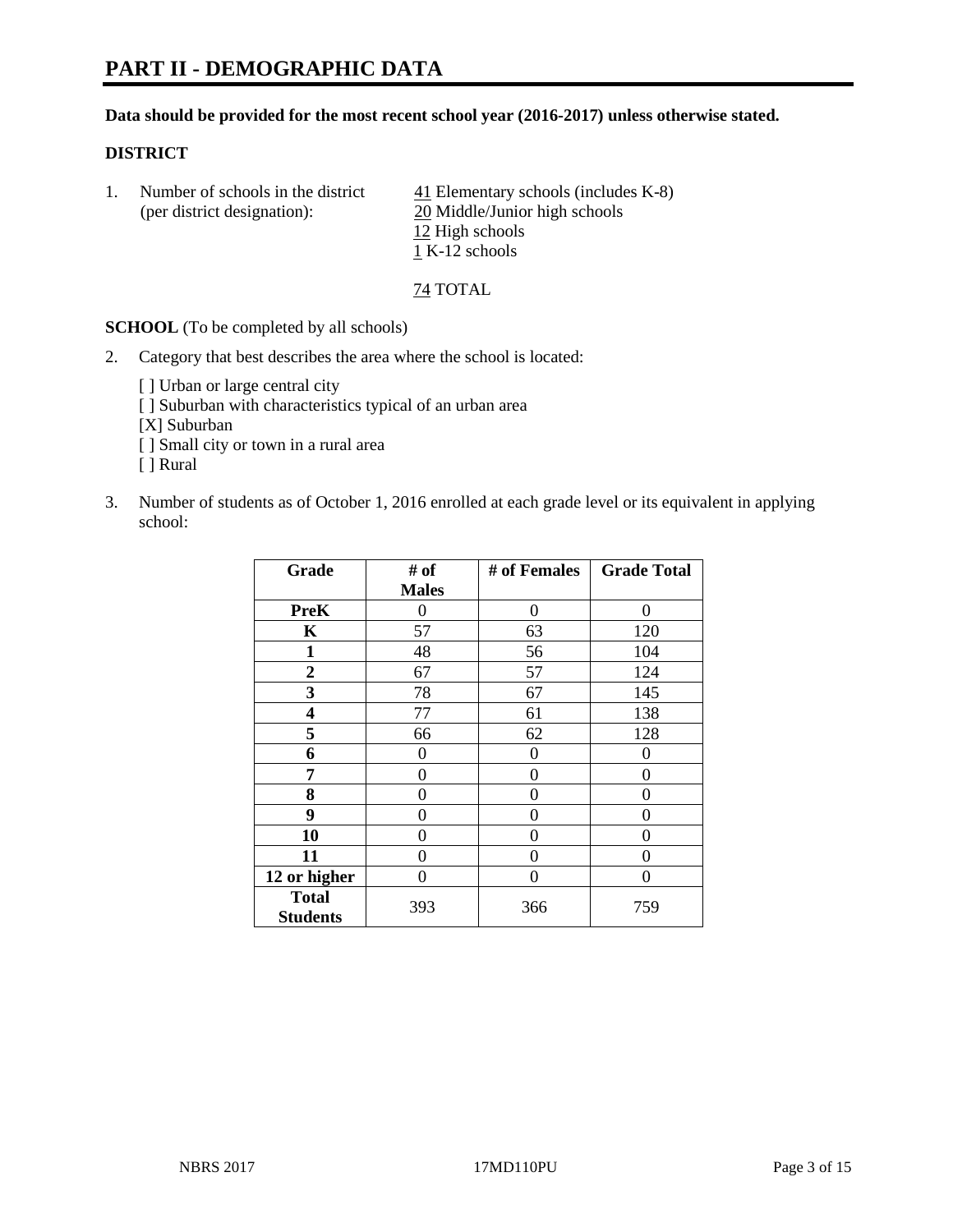the school: 47 % Asian

4. Racial/ethnic composition of  $\qquad 0 \%$  American Indian or Alaska Native 6 % Black or African American 3 % Hispanic or Latino 0 % Native Hawaiian or Other Pacific Islander 40 % White 4 % Two or more races **100 % Total**

(Only these seven standard categories should be used to report the racial/ethnic composition of your school. The Final Guidance on Maintaining, Collecting, and Reporting Racial and Ethnic Data to the U.S. Department of Education published in the October 19, 2007 *Federal Register* provides definitions for each of the seven categories.)

5. Student turnover, or mobility rate, during the 2015 – 2016 school year: 8%

This rate should be calculated using the grid below. The answer to (6) is the mobility rate.

| <b>Steps For Determining Mobility Rate</b>    | Answer |
|-----------------------------------------------|--------|
| (1) Number of students who transferred to     |        |
| the school after October 1, 2015 until the    | 43     |
| end of the 2015-2016 school year              |        |
| (2) Number of students who transferred        |        |
| from the school after October 1, 2015 until   | 14     |
| the end of the 2015-2016 school year          |        |
| (3) Total of all transferred students [sum of | 57     |
| rows $(1)$ and $(2)$ ]                        |        |
| (4) Total number of students in the school as | 704    |
| of October 1, 2015                            |        |
| $(5)$ Total transferred students in row $(3)$ | 0.081  |
| divided by total students in row (4)          |        |
| $(6)$ Amount in row $(5)$ multiplied by 100   | 8      |

6. English Language Learners (ELL) in the school:  $8\%$ 

62 Total number ELL

Specify each non-English language represented in the school (separate languages by commas): Arabic, Bosnian, Chinese-Cantonese, Chinese-Mandarin, Chinese-Min Nan, Farsi, Gujarati, Hindi, Japanese, Korean, Lithuanian, Persian, Punjabi, Russian, Sindhi, Spanish, Tamil, Telugu, Turkish, Urdu, Uyghur, Vietnamese

- 7. Students eligible for free/reduced-priced meals:  $\frac{7\%}{51}$ <br>Total number students who qualify:  $\frac{7\%}{51}$ Total number students who qualify:
- 8. Students receiving special education services: 7 %

54 Total number of students served

Indicate below the number of students with disabilities according to conditions designated in the Individuals with Disabilities Education Act. Do not add additional conditions. It is possible that students may be classified in more than one condition.

| 0 Orthopedic Impairment                               |
|-------------------------------------------------------|
| 10 Other Health Impaired                              |
| 9 Specific Learning Disability                        |
| 14 Speech or Language Impairment                      |
| 0 Traumatic Brain Injury                              |
| $\underline{0}$ Visual Impairment Including Blindness |
| 12 Developmentally Delayed                            |
|                                                       |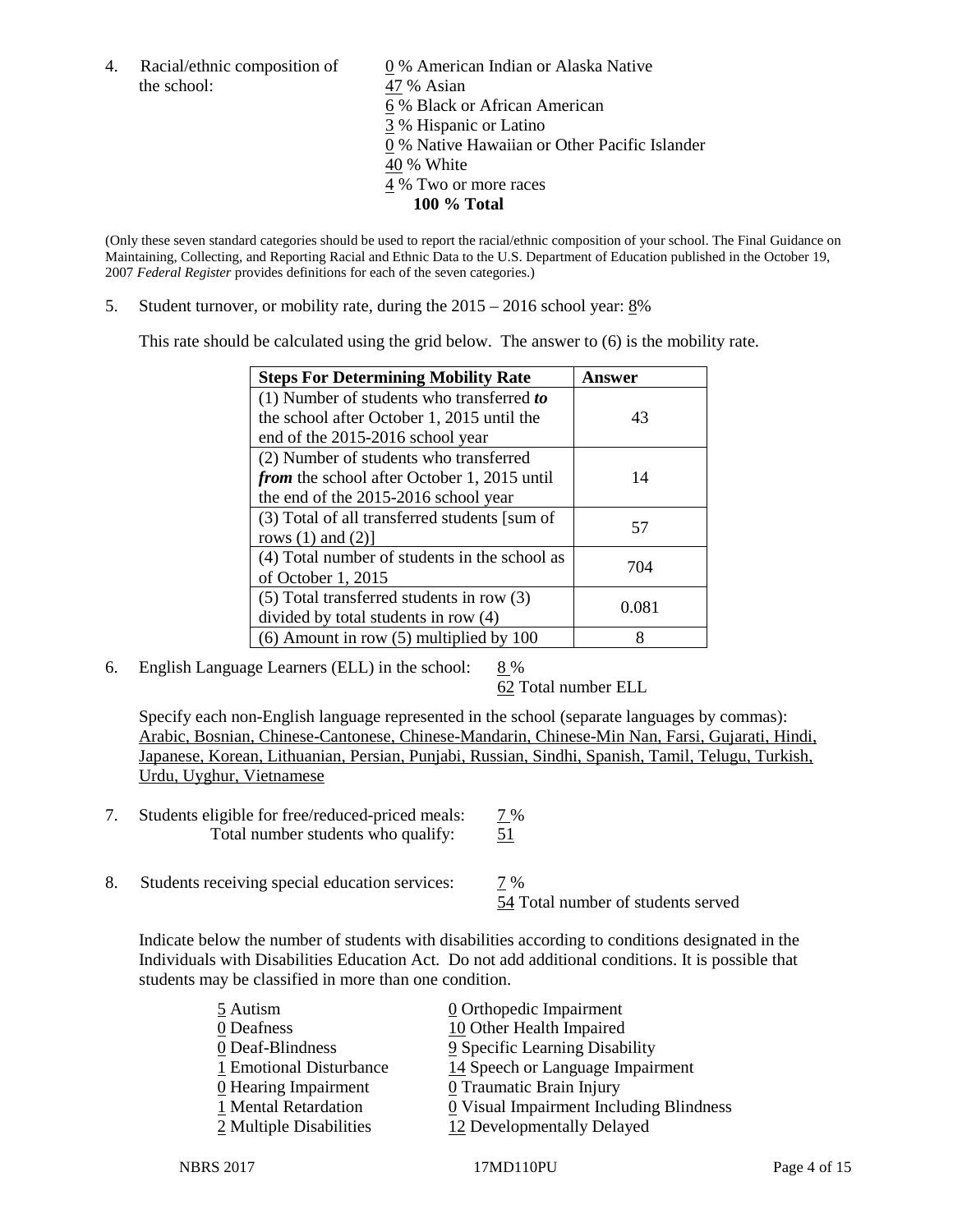- 9. Number of years the principal has been in her/his position at this school: 18
- 10. Use Full-Time Equivalents (FTEs), rounded to nearest whole numeral, to indicate the number of school staff in each of the categories below:

|                                        | <b>Number of Staff</b> |
|----------------------------------------|------------------------|
| Administrators                         |                        |
| Classroom teachers including those     |                        |
| teaching high school specialty         | 32                     |
| subjects                               |                        |
| Resource teachers/specialists/coaches  |                        |
| e.g., reading, math, science, special  | 21                     |
| education, enrichment, technology,     |                        |
| art, music, physical education, etc.   |                        |
| Paraprofessionals under the            |                        |
| supervision of a licensed professional | 12                     |
| supporting single, group, or classroom |                        |
| students.                              |                        |
| Student support personnel              |                        |
| e.g., guidance counselors, behavior    |                        |
| interventionists, mental/physical      |                        |
| health service providers,              | 3                      |
| psychologists, family engagement       |                        |
| liaisons, career/college attainment    |                        |
| coaches, etc.                          |                        |

- 11. Average student-classroom teacher ratio, that is, the number of students in the school divided by the FTE of classroom teachers, e.g., 22:1 24:1
- 12. Show daily student attendance rates. Only high schools need to supply yearly graduation rates.

| <b>Required Information</b> | 2015-2016 | 2014-2015 | 2013-2014 | 2012-2013 |     |
|-----------------------------|-----------|-----------|-----------|-----------|-----|
| Daily student attendance    | 97%       | 97%       | 97%       | 97%       | 97% |
| High school graduation rate | 0%        | 0%        | 0%        | 9%        | 0%  |

#### 13. **For high schools only, that is, schools ending in grade 12 or higher.**

Show percentages to indicate the post-secondary status of students who graduated in Spring 2016.

| <b>Post-Secondary Status</b>                  |    |
|-----------------------------------------------|----|
| Graduating class size                         |    |
| Enrolled in a 4-year college or university    | 0% |
| Enrolled in a community college               | 0% |
| Enrolled in career/technical training program | 0% |
| Found employment                              | 0% |
| Joined the military or other public service   | 0% |
| <b>Other</b>                                  |    |

14. Indicate whether your school has previously received a National Blue Ribbon Schools award. Yes No X

If yes, select the year in which your school received the award.

15. In a couple of sentences, provide the school's mission or vision statement.

We foster a learning environment that upholds standards of excellence in teaching and learning, where students, community members, and staff are valued and exercise mutual respect in a diverse and changing world.

16. **For public schools only**, if the school is a magnet, charter, or choice school, explain how students are chosen to attend.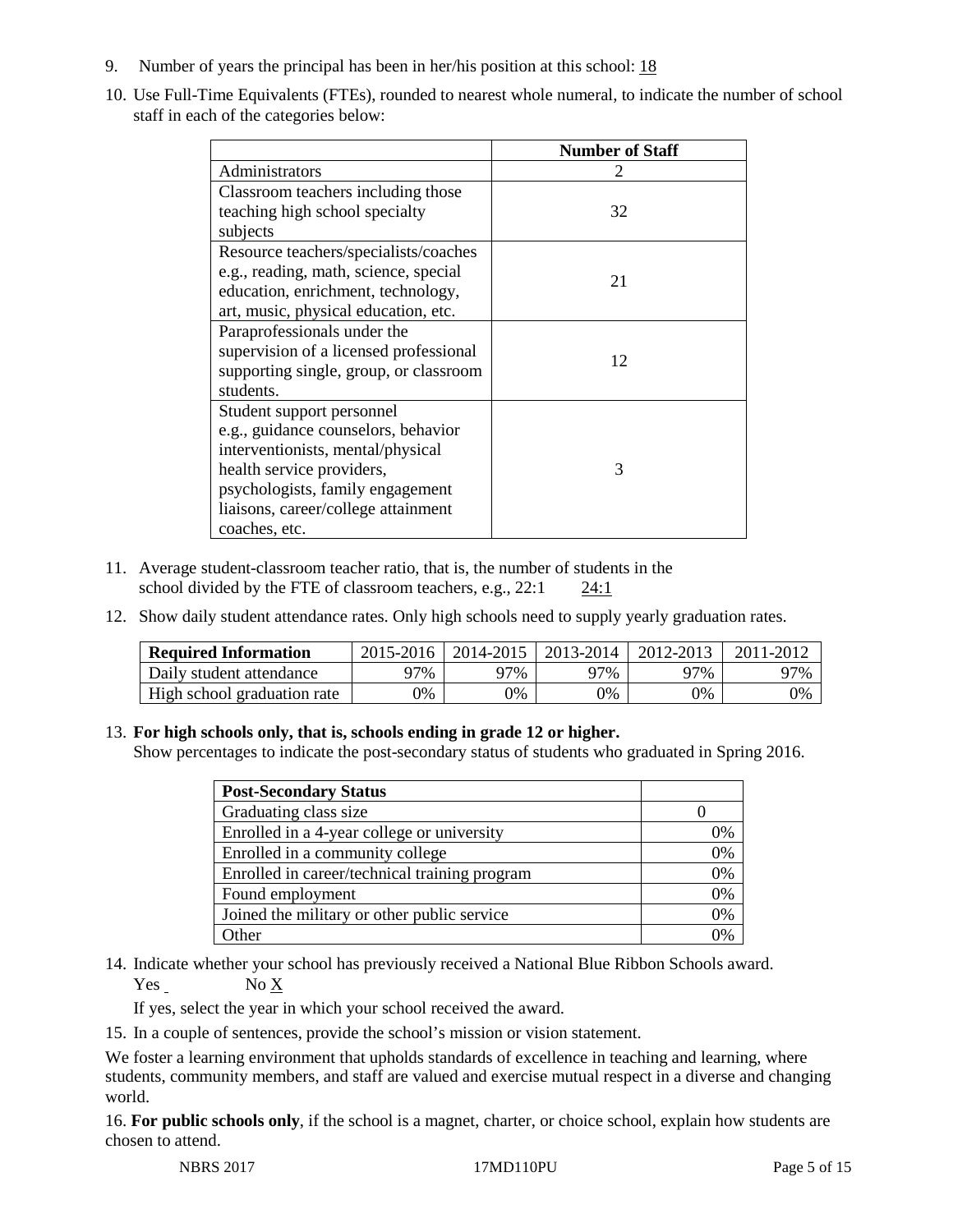# **PART III – SUMMARY**

Manor Woods Elementary School's beautifully wooded campus is located in Ellicott City, Maryland and is one of Howard County's largest elementary schools with approximately 780 students in kindergarten through grade five. Built in 1994, Manor Woods became the county's 32nd elementary school. Ellicott City has experienced significant growth over the past 15 years. Because demographics have changed remarkably over the years, the school's mission to foster a learning environment that upholds standards of excellence in teaching and learning, where students, community members, and staff are valued and exercise mutual respect in a diverse and changing world is particularly relevant. While this changing community provides rich cultural experiences and resources, it requires continuous reevaluation of effective strategies to reach and engage families.

Manor Woods is a school community where academic excellence is achieved and character education is exemplified as a foundation for success. This vision is a key component in helping students develop their full potential socially, emotionally, academically, physically, culturally, and environmentally. Three positive behaviors on which student success is built are to be ready, respectful, and responsible. By utilizing this simple language school-wide, all teachers highlight and model the impact of these behaviors in their respective environments. These behaviors are reinforced through our PBIS program. Consequently, behavioral interruptions to the learning environment are minimal.

In its 22-year history, Manor Woods has established several not-to-be-missed traditions. Each year families and teachers come together for a Back to School Picnic where relationships are started, refreshed, and enriched. Students, staff, and families look forward to the annual Halloween parade, holiday sing-a-long, Flag Day celebration, Evening of Excellence, Field Day, music concerts, and end of year picnics. Each year, teachers work to bring the curriculum to life for students and families in the form of plays, folktales, or simulated congressional hearings.

The value of physical, social, and emotional health is regularly encouraged and students are challenged to take risks and embrace a growth mindset in all areas. The guidance counselor meets monthly with classes and more frequently with students who exhibit a need for additional support with friends, organization, or stress management. The physical education department also promotes healthy living by sponsoring Family Fit Night. Teachers continue to encourage these ideas by implementing movement breaks, brain breaks, and positive reinforcement of social interactions through our PBIS duck slips.

It is important at Manor Woods that all students see themselves represented in the school culture. Since we are an increasingly diverse community, we strategically plan our efforts for inclusion. The strong partnership with the PTA allows a variety of experiences in which many cultures are intentionally represented. The addition of cultural arts programs, focusing on music, arts, and academics as part of these experiences allows students to recognize their membership in many cultures, not simply ethnic ones. This creates a school culture that embraces and values differences and commonalities.

Manor Woods staff meet the needs of all students through a variety of interventions, enrichment opportunities, and collaboration. Classroom teachers spend time getting to know student needs to effectively meet them in the classroom. Data discussions, student goal setting, and student conferences are regularly conducted to ensure appropriate growth of all students. Our reading specialist and ESOL teachers collaborate closely with classroom teachers to design specific supports for students, while paraeducators also work with small groups. GT resource teachers conduct talent spotting lessons at each grade level and pull enrichment groups in first-fifth grades. Students participating in the highest level of math enrichment also participate in a worldwide competition through the Math Olympiads for Elementary and Middle Schools contest and consistently score among the top 10% of teams. In addition, students are encouraged to participate in two annual language arts opportunities supported by the school. Second through fifth graders participate in the Young Author's Writing Contest through State of Maryland International Reading Council (SoMIRAC). Students enter an original short story or poem and entries are judged at the school, county, and state levels. Students also participate in the Bowie Baysox Read and Hit a Home Run program, promoting reading both at home and at school. All of these efforts provide opportunities for students, staff, and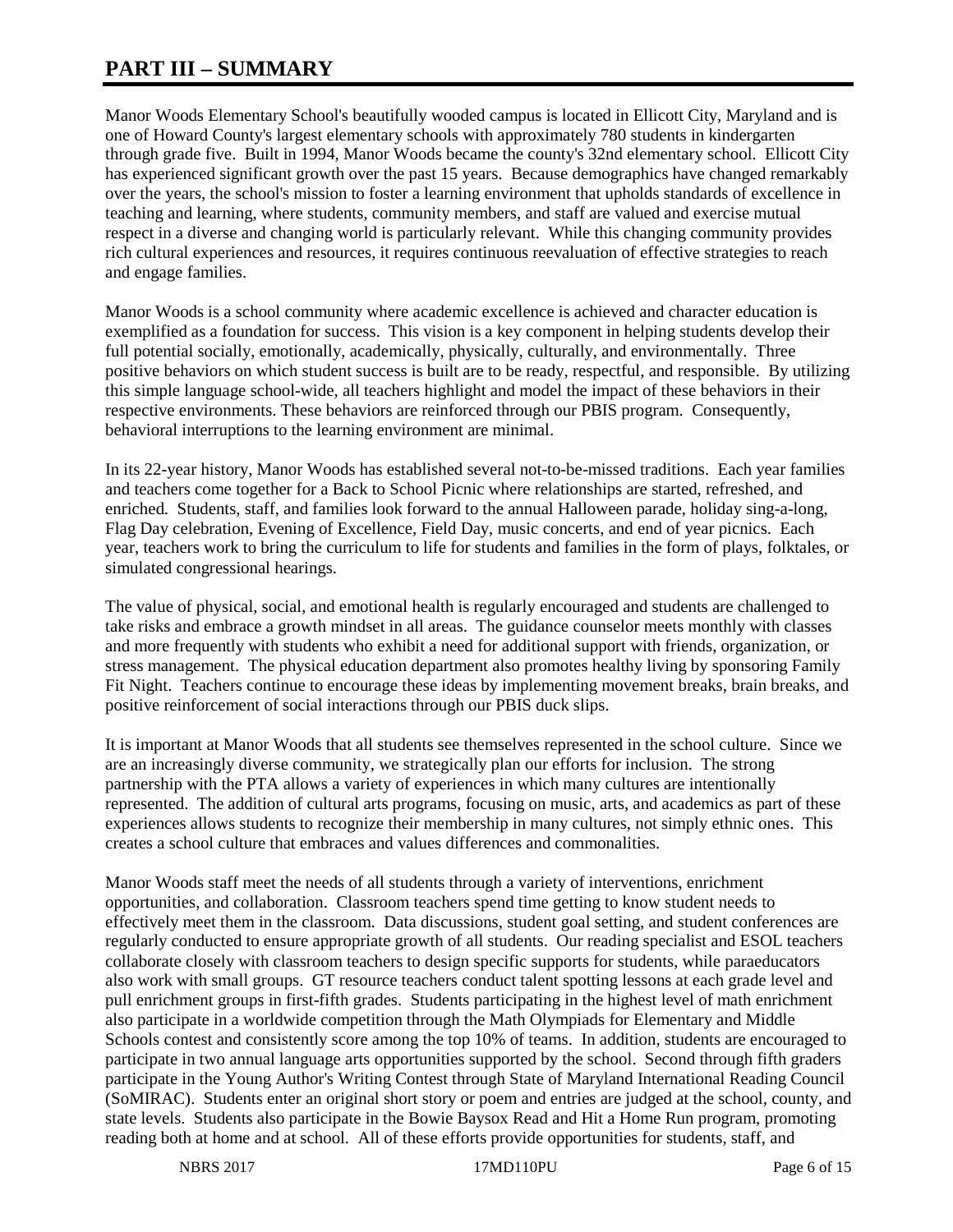families to encourage, celebrate, and promote academic growth throughout the school.

Manor Woods earned Maryland Green School certification in 2010 and maintains this status while expanding students' environmental awareness and activism. All students participate in recycling, both through the county single stream program, the Crayola Colorcycle program, and the Trex plastic recycling program. Fifth graders raise trout from eggs to fingerlings and the release them in a local stream under the guidance of the Trout in the Classroom program. They also participate in the restoration of oyster reefs by constructing an artificial reef that is then placed in the Chesapeake Bay as a habitat.

Manor Woods is a thriving environment for all of its community members. The school's community success is in large part due to the strong home/school relationships that are established and grown over the years. Teachers regularly challenge themselves with new learning, workshops, initiatives, technology, best practices, and National Board certifications. Students consistently give their best, set goals, are risk takers, and work hard, while parents and community members support both teachers and students through their engagement, positive feedback, resources, involvement, and communication.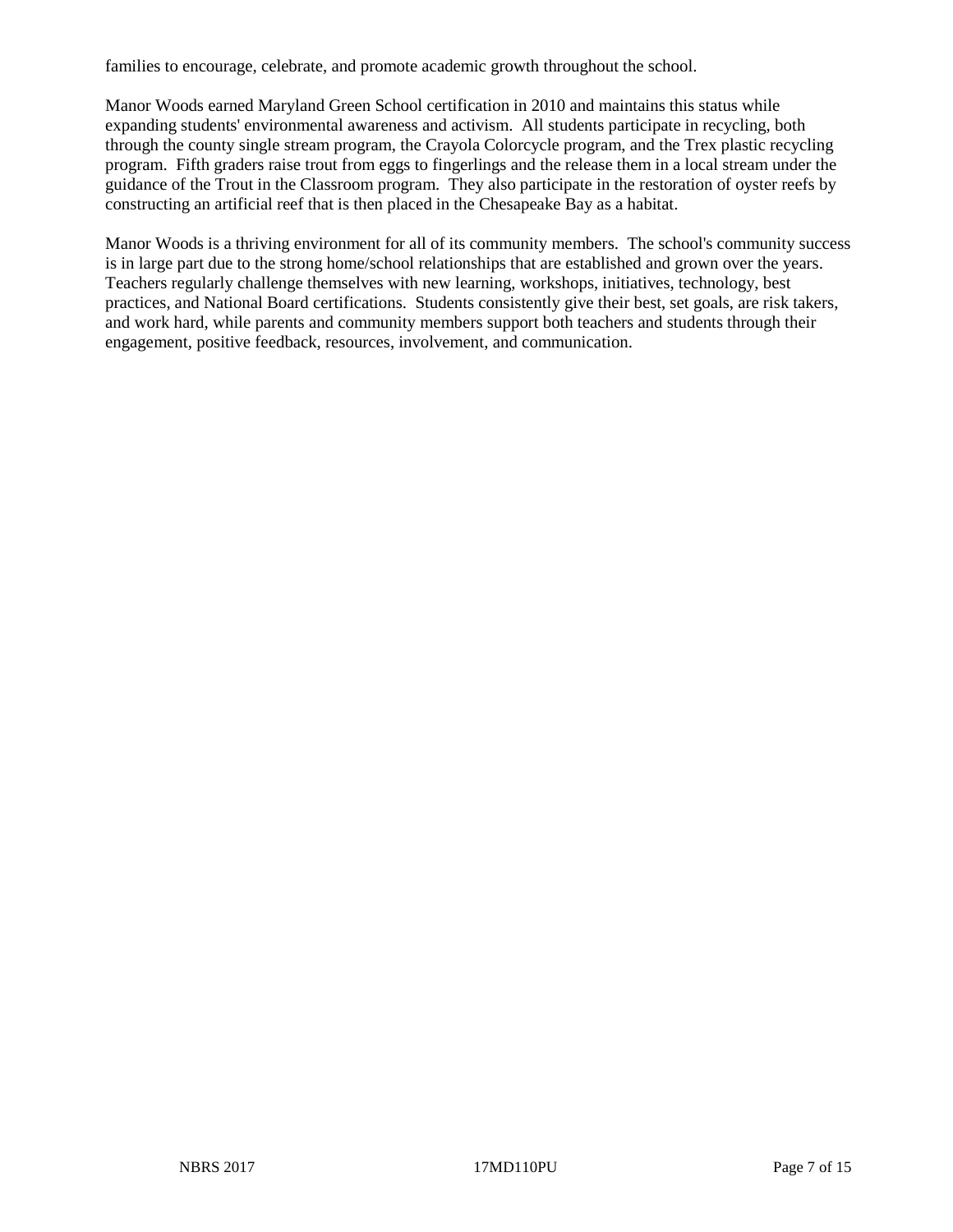## **1. Core Curriculum:**

Manor Woods Elementary follows the Howard County Public School System Curriculum for all core curriculum areas. The HCPSS Curriculum is aligned with the Common Core State Standards to ensure that our students are college and career ready.

Our language arts program is designed to provide every student in grades K-5 with opportunities to become successful communicators, to read comprehensively, write effectively, speak meaningfully, and listen critically. Writing instruction includes narrative, opinion, and informational writing at all grade levels. Teachers introduce a new genre by reading sample texts and charting characteristics that students notice from that genre. Following the gradual release of responsibility model, teachers model how to write the genre, the class works together to write some samples of the genre, then students are assigned a writing task that they are ready to do independently. In the primary grades, students use Daily Five to stay actively engaged in purposeful reading and writing activities independently while teachers instruct small groups. Teachers meet with small groups for guided reading using books that are on the instructional level of their students. Informal running records and comprehension checks as well as benchmark assessments are used to ensure that students are challenged without frustrating them. Guided writing is integrated into reading lesson plans to give students the opportunity for immediate feedback and support while writing about what they read. Prefixes, suffixes, and bases are the focus of vocabulary instruction in the intermediate grades. Word families are the focus of vocabulary instruction in the primary grades. Students are expected to apply their vocabulary knowledge in all content areas.

Our mathematics program encourages students to practice applying mathematical ways of thinking to real world issues and it requires students to think and reason mathematically. Teachers begin each math class with number routines that focus on critical concepts and number sense. After learning a new routine, students practice it for several days, thus making it "routine" for them. When introducing new concepts, teachers provide manipulatives so students can have hands-on experiences with numbers and operations, geometry, measurement, and algebraic thinking. Teachers model a variety of strategies, encouraging students to solve problems in different ways. Though we emphasize problem solving, basic facts are still important at each grade level. Teachers provide experiences to build fluency with facts at each grade level. Teachers create anchor charts and refer to them as students practice the strategies. Students write in math journals to record their learning, practice using a variety of strategies, and using math vocabulary. Closure at the end of each math class ensures that students understand the concepts that were introduced and practiced that day. Closure activities include group discussion, reviewing the class anchor chart, or writing in math journals.

The social studies curriculum expands in focus as students get older. In the primary grades, we lay the foundations for students to see themselves in their communities and the world. They learn about responsible citizenship, how community helpers support the community, and share traditions from their cultures. In the intermediate grades, students focus on the local history of Ellicott City and Howard County, the settlement of our state of Maryland, and our nation's foundations. Simulated Congressional Hearings are the culminating event for fifth grade students after learning about United States history. Students work collaboratively in small groups to research a topic that is central to our country's basic principles, write a group speech arguing the advantages and disadvantages of the principle, present the speech in front of guest judges from the community, and respond to follow-up questions about their speech.

The Next Generation Science Standards guide our curriculum. By capturing students' perceptions of the world around them, our program provides opportunities to expand, change, enhance, and modify the ways in which they view the world. Students are fully engaged in planning investigations, manipulating materials and making observations, seeking answers to questions, and explaining ideas based on evidence. Throughout an activity, students reflect regularly on what they have done, the problems they have met, and how they have come up with solutions. Cross-curricular connections are made naturally within our own classrooms as well as through our related arts classes. Students collaborate on shared Google Docs to form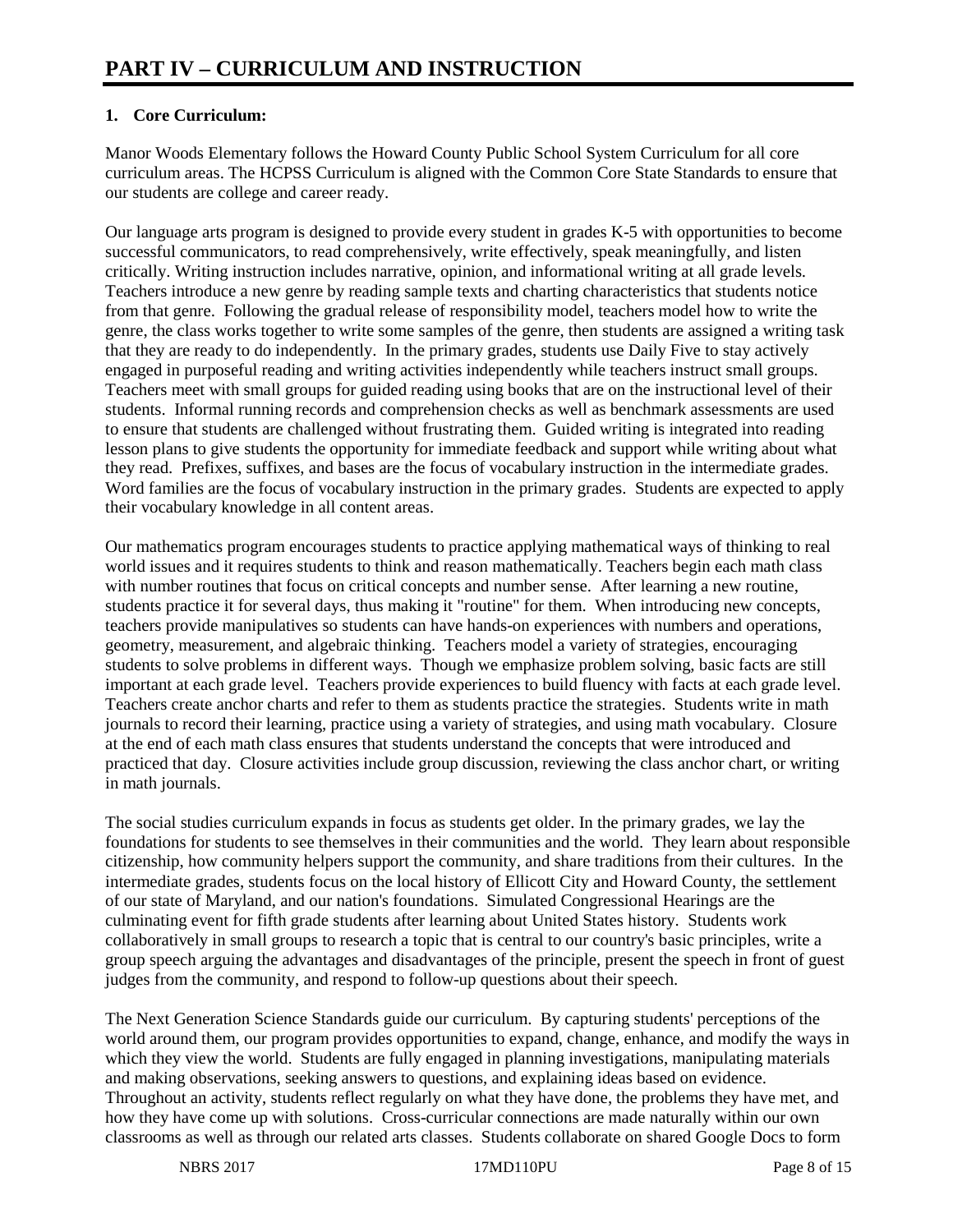and support opinions related to focus questions. Students have experiences in art and technology classes that support their science content knowledge. These connections help students see that science extends further than the classroom walls. The Engineering Design Process (EDP) is integrated into all grade levels with knowledge building upon the prior grades' concepts. Students learn the five steps of EDP in kindergarten as they build shade structures to reduce the warming effects of the sun. By the time they reach fifth grade, students design and build water filters to reduce the spread of pollution in the Chesapeake Bay. Local real-life connections are made directly from their classroom investigations.

### **2. Other Curriculum Areas:**

At Manor Woods, our art program is designed based on the school system's fine arts department curriculum. All students in kindergarten through fifth grade have 60 minutes of art instruction per week. We enrich our program through participation in 8-10 county and state art exhibitions every year. Our school hosts an Artist-in-Residence every three years, where students are exposed to the work of a practicing artist and create permanent installations for our school. This past year, the Manor Woods art department received a grant from the Walters Art Museum in partnership with the Robinson Nature Center in Columbia, MD. This grant allowed first grade students to participate in a theme exhibition at the Museum. Additionally, we have partnered with the art department at our feeder high school to create collaborative student artwork. Both of our art teachers continue to develop professionally through education, personal practice, and teaching art in extra-curricular settings. Both teachers are recipients of Maryland Art Education Association Educator of the Year awards.

All students at Manor Woods receive weekly instruction in the media center. Our learners engage in lessons that foster a lifelong love of reading, as well as lessons that build skills in research, source evaluation, and creating presentations. From first graders collaborating on writing a non-fiction book on animals, second graders writing poetry and participating in a poetry slam, to fifth graders investigating the human impact on our waterways at a local and global level, our students are participating in activities that support both the curriculum in content areas as well as the ALA standards for 21st century learners. Frequent collaborations with other teachers allow our students to benefit from a cross-curricular approach to content learning.

At Manor Woods, all students attend vocal/general music class for 60 minutes per week. Following a rigorous county curriculum based on the National Standards for Music, students develop the skills necessary to create, perform, and respond to music. Students participate in a variety of learning experiences which include: singing, playing instruments, movement, reading music, writing music, listening to exemplars, use of music terminology, evaluating music using criteria, and performing. The goal of the music program is to develop lifelong musicians and consumers of music. All grade levels are given an opportunity to perform for an audience outside of the classroom. Students in the primary grades perform our school song at assemblies and community events, participate in the all-school singalong in December, and perform patriotic songs during our Flag Day celebration. Students in the intermediate grades may participate in performance ensembles. Each ensemble prepares for at least two performances a year. Third graders may participate in orchestra. At our school, 73% of our third grade students participate in orchestra. Students in fourth and fifth grades may participate in chorus as well as band or orchestra. Ensemble time is considered additional enrichment to music class, and 83% of all fourth grade students and 88% of all fifth grade students participate. We are proud that many of our ensemble students are chosen to participate in All County GT ensembles which strengthens their personal growth as musicians and community members.

In physical education, students engage in a variety of movement experiences to promote lifetime physical learning, encourage wellness, and develop life skills such as communication, teamwork, and fair play. Students participate for 90 minutes a week in skills, games, rhythms, gymnastics, and dance experiences that relate to math, science, movement, fitness, and health concepts. During the school year, all students participate in the Turkey Trot and Field Day, while second through fifth grade students may participate after school in Jump Rope and Hoops for Heart events. The P.E. department also hosts a Family Fit Night to enrich the well-being of our larger school community.

Every student at Manor Woods participates in a weekly, 60 minute technology class using computers and iPads, in addition to what is infused throughout all subject areas within classrooms. Students are exposed to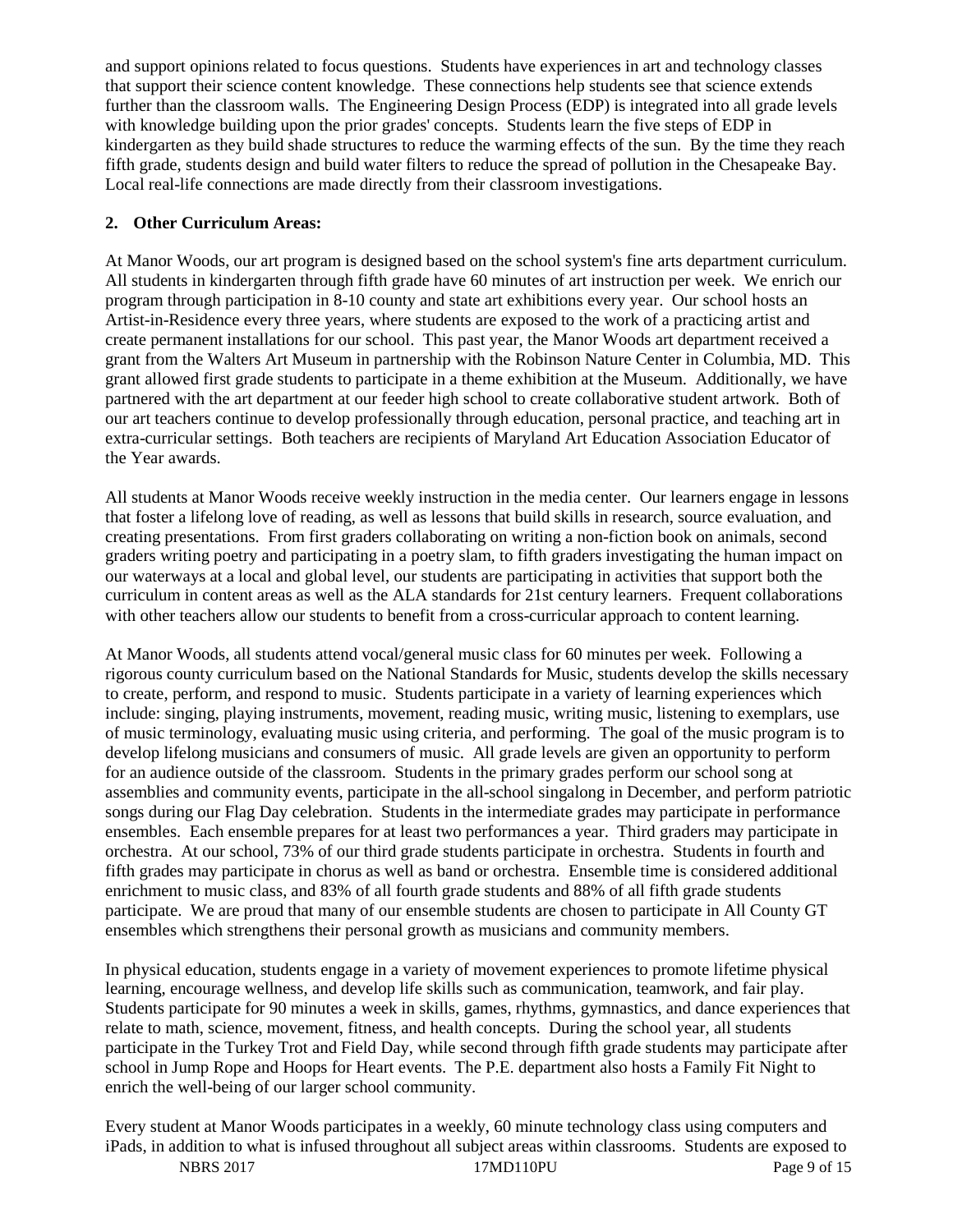numerous applications such as Wixie, Microsoft Word, iMovie, Google Docs and Canvas, a supplemental online classroom tool, to enhance grade level curriculum and current trends in technology. Additionally, programmable robots are used to engage students and teach programming skills during class and after school programs. Students are taught essential lifelong skills such as keyboarding, collaboration, and computer science, preparing them to thrive in our technology-driven world, as well as ensure mastery of standards for the 21st century.

### **3. Instructional Methods, Interventions, and Assessments:**

Our effective program is due to our staff's dedication to improving instruction to help students reach their full potential. Primary/intermediate math and language arts meetings occur yearly to create cohesive school expectations and address student needs. Recent meeting topics have included higher level questioning to build number sense, bar modeling to decipher problems, on-demand versus formal writing assignments, math vocabulary to enhance math talk, close reading to improve interpretive comprehension, and academic vocabulary for informational text fluency. This year's focus has been on writing instruction across grade levels. One outcome was the posting of non-negotiable classroom expectations, which contain previous and current grade level writing and grammar expectations. All staff are responsible for holding students accountable for maintaining skills across grades.

Another staff strength is creating engaging, rigorous, and thought-provoking lessons by collaboratively planning with all stakeholders: related arts teachers, special educators, academic support staff, and paraeducators. Classroom teachers work with special educators to analyze data and determine the most effective academic program for students. Some students have shown accelerated growth after using a structured phonics approach as a result of this collaboration. Also, paraeducators actively support classroom instruction with small groups and individual interventions (e.g., reading and math fluency, letter recognition, basic facts) to maximize success for approaching and on grade level students.

Individuals and teams actively research instructional methodologies to improve our school's pedagogy. Currently, number talks and guided reading are being studied. Last year, Daily 5 was implemented, resulting in increased fluency in our readers. Lessons include differentiation to scaffold activities so learning is accessible, rigorous tasks to encourage persistence and deeper understanding, and independent student choice activities to address unique learning styles. Individual education plans, 504 plans, action plans, and behavior intervention plans are referenced to determine next steps for individual students. English language learners are supported through small group instruction, individual assistance, use of technology, and peer mentors.

In addition to academic growth, our school works toward positively building up the whole child. We do this by promoting a growth mindset, praising effort, and through "The Power of Yet" - where it's okay not to understand a new concept yet. Our popular music programs provide enrichment opportunities, along with instructional seminars that are open to all students. Curriculum extension units enrich our high achieving students. Guidance lessons provide social and emotional understanding. After school activities encourage friendships and build our school community. Students are provided opportunities to become active in the community, such as participating in the Heavenly Hats program, Change Matters collection for our county's crisis shelter, and service projects to support our military and the Ronald McDonald house.

Student proficiency and growth are measured through observations, formative and summative assessments, and performance-based tasks. Teachers at all grade levels collaborate to disaggregate data provided through school-system and state-wide assessments. As a result of our data analysis, we maintain flexible grouping for students so that all students are afforded access to rigorous coursework throughout the year. Our school improvement team analyzed student performance data from the previous school year to determine that female students were underrepresented in higher level math courses in the intermediate grades. Our teachers made a conscious effort through student groupings and instructional practices to provide more opportunities for girls to excel in mathematics. Our use of number talks as a routine at the beginning of each math class have also had a positive effect on our female students' confidence, participation, and math vocabulary usage.

NBRS 2017 17MD110PU Page 10 of 15 Technology classroom integration and collaborative projects with technology teachers are prominent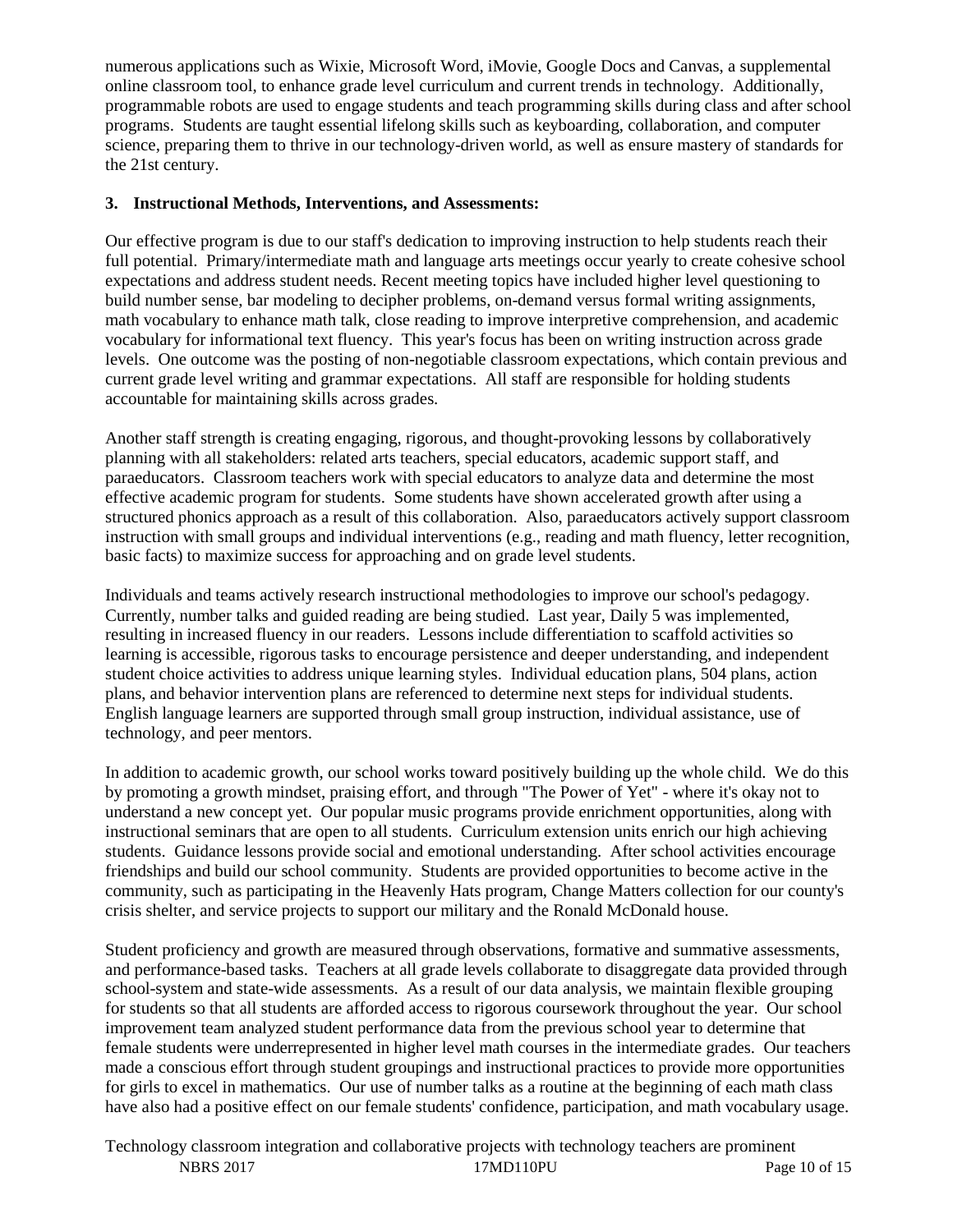throughout our school. Primary classrooms use iPads, computers, and provide access to software programs for reading practice both in school and at home. Special education students are provided assistive technology to address note taking, predictive spelling, speech to text capabilities, and assistance reading grade level text. Intermediate student teams have online access to research documents with science articles, creating a collaborative working document. Our county's Canvas platform provides students and teachers the ability to interact with one another and their teachers on assignments.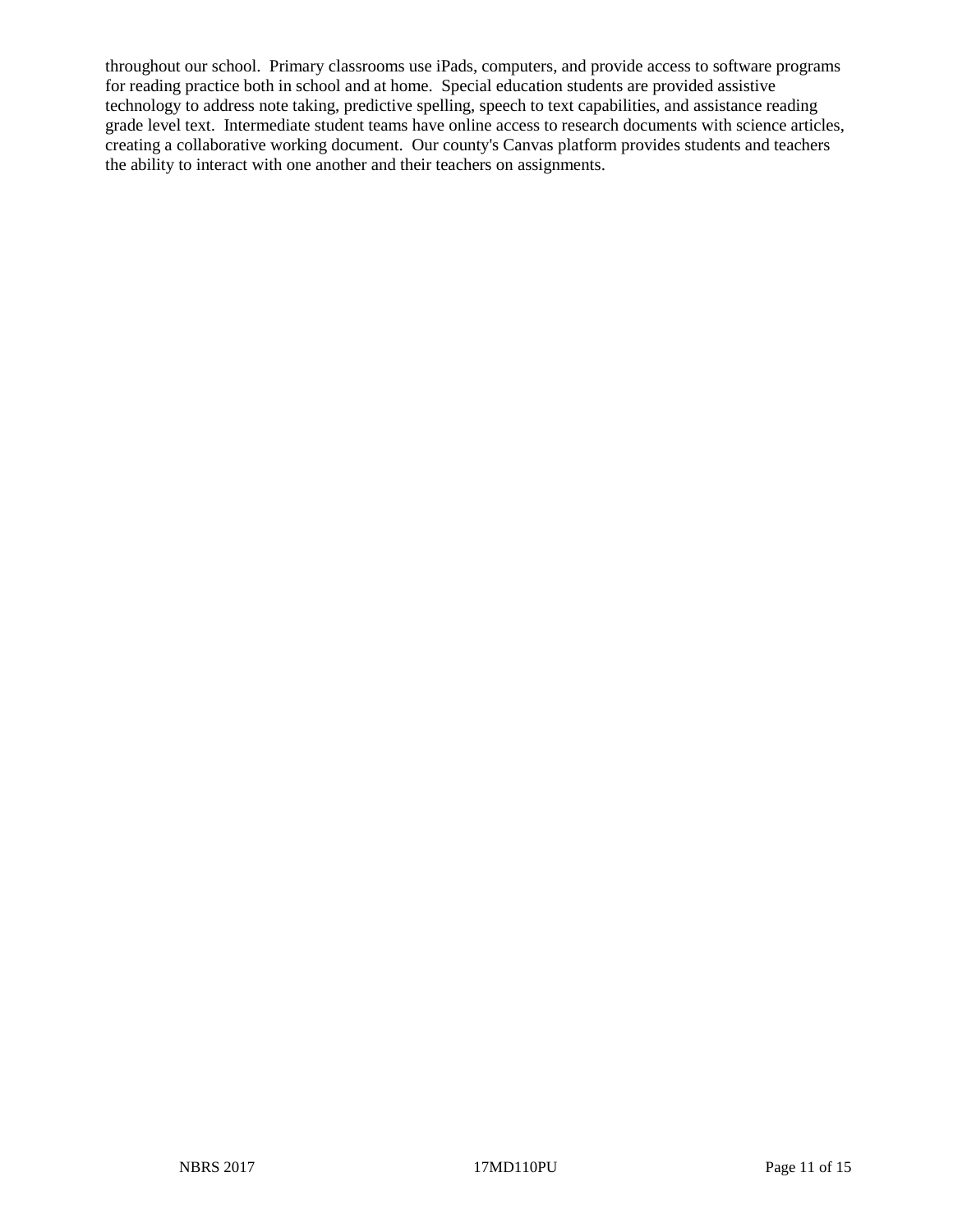## **1. School Climate/Culture:**

Creating a climate and culture that not only supports students, but where staff is valued and supported is a cornerstone for our school's success. We have many initiatives in place and are on the lookout for new supports that engage and motivate both students and staff.

We provided all staff members with the opportunity to identify and leverage their individual strengths using Gallup Strengths Finder. Through reading, professional development, and conversations with colleagues, staff have been able to not only identify how their own strengths can help them grow personally and professionally, but increase their understanding of their colleagues to support high-functioning teams.

The Positive Behavioral Incentives and Supports (PBIS) program promotes students' academic, social, and emotional development through our "3 Rs": being respectful, being responsible, and being ready to learn. Positive behaviors are reinforced through grade-level lessons, the use of duck slips to reward positive behavior, and public recognition of students. We recognize positive behavior during quarterly culminating school-wide celebrations, such as Movie and PJ day, Beach day, and Board game day.

This year, developing a growth mindset is a focus at our school. The word "yet" can be seen throughout the building, to remind students to persevere when attempting a new skill. However, growth mindset isn't just emphasized for students. Staff use notes and candy to celebrate and motivate each other. Staff also work as teams to prepare a meal or treats for the entire staff, and periodic after-hours staff gatherings are held throughout the year, which help foster a sense of family among the staff.

A recent collaboration with our school's Girl Scout troop resulted in the creation of a brightly colored Buddy Bench near our playground, encouraging students to be a friend to those that are in need of one. Throughout the school year, staff are visible in the front of the school at arrival and dismissal and throughout the building during the day greeting students. There are several special events during the school year, many in partnership with the PTA, that support the school as an engaging and motivating place to be. These include Junior Achievement Day, Family Fit Night, Fun Day, the Holiday Sing-a-Long, Variety Show, Evening of Excellence, and International Night.

Our PTA works with our administration to support staff throughout the year, including recognizing individual staff members through the use of positive notes, hosting staff appreciation lunches, dinners, and dessert buffets, and inviting food trucks to serve lunch to staff members.

### **2. Engaging Families and Community:**

The minute you walk into Manor Woods, you feel welcome, whether you notice the multi-language greeting on the office door, the student work displayed throughout the hallways, or the "be kinder than necessary" reminder on the desk of the principal. We proudly serve an ethnically diverse student population with backgrounds in 22 native languages.

We utilize electronic resources to inform families. Through our school and PTA websites, PTA Facebook page, school Twitter feed, and email blasts, we provide timely information to our community. Daily communication reports are utilized for some of our students so there is frequent communication to best support them. Families participate in face-to-face parent/teacher conferences with interpreters provided for our parents who are not English speakers.

Positive relationships with our families begin with our annual Open House prior to the first student day. A Back-to-School picnic occurs early in the year and Fun Day celebrates the end of the year with the community. An active PTA partners with the school staff, and parent volunteers assist in classes and organize school wide activities such as the Artist in Residence program, cultural arts programs, the PTA Reflections program, and the annual Variety Show. Parents are members of our School Improvement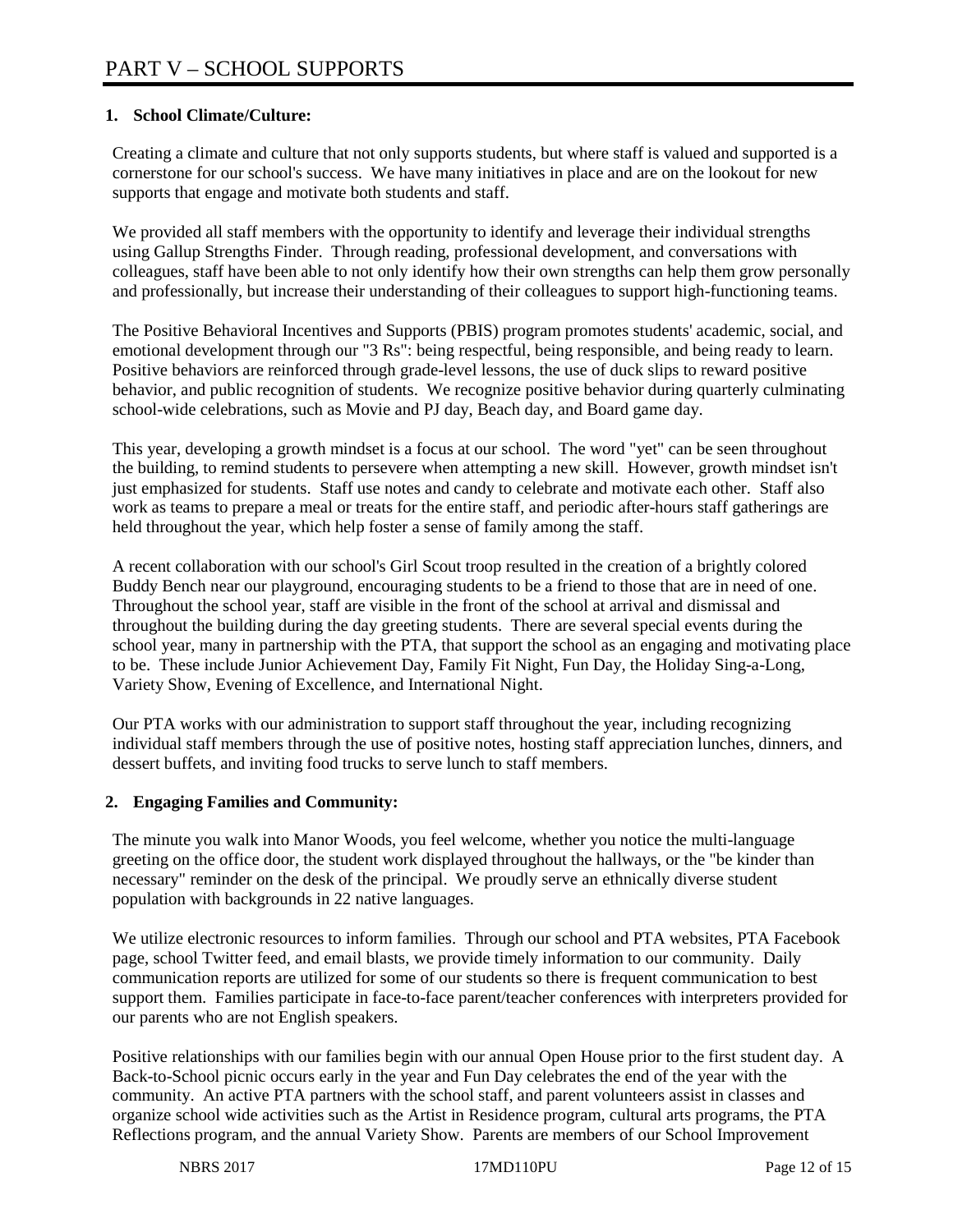Team. Our PTA also provides after school enrichment programs to assist our students in college and career readiness. This year, a STEM Fair was held with over 100 students participating in this evening event. Through our Family Fit Night, families were connected with resources in the community, emphasizing the importance of physical fitness and staying healthy. The PTA was instrumental in bringing community leaders to the school to share information regarding the Board of Education elections, the budget process, and overcrowding and redistricting issues. Community members are also guest judges in our fifth grade Simulated Congressional Hearings. The school has partnerships with community business including McDonalds and Mathnasium. Additionally, the school regularly has student teachers from local colleges and universities and also offers the opportunity for high school students to volunteer and support teachers.

One of our most well-attended events is our International Night, where families and staff show pride for their countries of origin by dressing in traditional clothing, preparing regional favorite foods, and showcasing artistic performances. Many countries have been represented and this event helps our students become more acculturated.

Manor Woods students give back to our larger community in several ways. Students regularly drop off items in a shopping cart housed in the front lobby for donation to our local food bank. Aluminum drink tabs are collected and donated to Ronald McDonald House. Students have also recently participated in the Change Matters campaign for Grassroots, our county's only homeless shelter, Heavenly Hats and the American Heart Association's Hoops for Heart and Jump Rope for Heart and collected more than 1500 books for the Maryland Book Bank.

#### **3. Professional Development:**

This year, Manor Woods staff have focused our professional development on the topic of mindset. Our staff approaches professional development with a growth mindset; looking for opportunities to develop intelligence in our staff and students. Our staff uses Howard County Public School System performance benchmarks, data analysis, conversations with math and reading support teachers, and the goals in our School Improvement Plan to guide choices in professional development. At Manor Woods, we support all teachers with a Teacher Development Liaison who is available to aid staff members with evaluation year questions as well as training on domains that are assessed through the Danielson Model. Teachers, administrators, and other school staff at Manor Woods go beyond what is expected in order to be a part of professional development that will be of benefit to our diverse student body and can provide strategies and skills relevant for staff throughout the school.

One need identified by our School Improvement Team was for students to engage in productive struggle during rich math tasks, in order to improve their overall performance in math. Many teachers chose to attend professional development sessions on Number Talks in order to learn how to effectively provoke discourse and productive struggle. After attending this training, teachers shared the information learned in biweekly, school-based sessions with the math support teacher. These collaborative work sessions provided scaffolding for teachers with various experiences in order to make the application sustainable. Since the implementation of Number Talks, we have seen improved performance in math as well as increased Measures of Academic Progress (MAP) scores for students in all grade levels.

Another challenge identified by the School Improvement Team was ensuring the consistent implementation of a well-balanced literacy block in all grade levels, in order to positively impact language arts performance. In order to address this challenge at Manor Woods, staff at all grade levels attending training on guided reading to illuminate the process of learning to read and reading to learn. In addition to this, staff members have attended training on analyzing running records in order to pinpoint goals for students based on their individual needs. Teachers also engage in biweekly grade level meetings with the reading support teacher in order to better understand the new information and critique and reflect on the reading process in their classrooms. These trainings have positively impacted student achievement at Manor Woods, based on classroom performance, Fountas & Pinnell data, and MAP scores.

Teachers and administration at Manor Woods have focused on developing students' strengths and challenging fixed mindsets with growth mindsets. In order to foster a professional learning community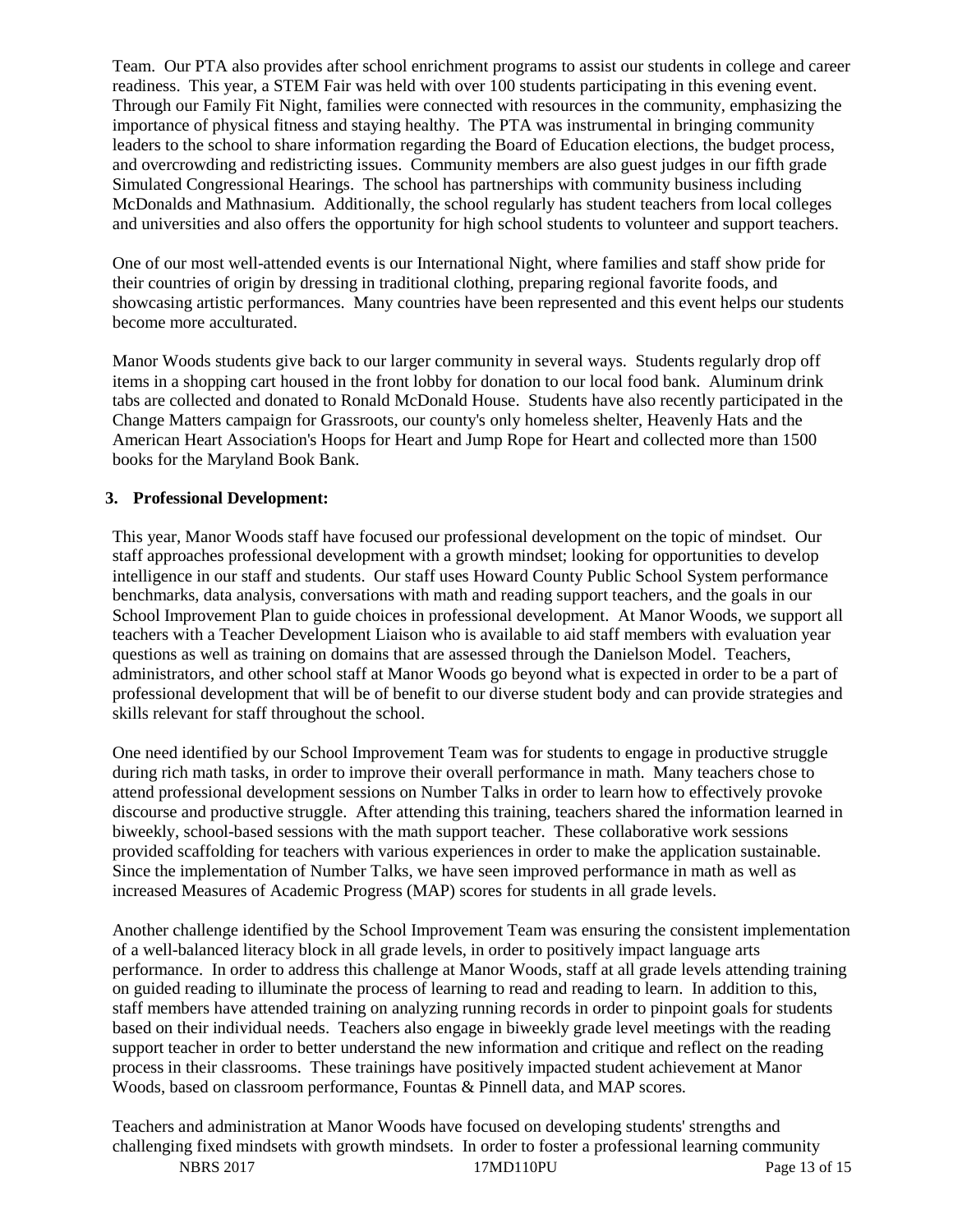where this is possible, administration provided the entire staff with Carol Dweck's text Mindset: The New Psychology of Success. We have had several school-based professional development opportunities to engage in professional discourse on mindset in multiple contexts. Many staff members chose to continue developing their knowledge of this topic by attending book clubs and courses focused around both Carol Dweck's text as well as on work by Mary Cay Ricci on mindset in the classroom. The building-wide focus on mindset, from administration to support staff, has had a positive effect on student outlook and performance as measured by our student engagement survey.

#### **4. School Leadership:**

At Manor Woods, teamwork is an essential element to school leadership. The Principal's Advisory Committee (PAC), comprised of the principal, assistant principal, grade level team leaders, representatives from special education, related arts, academic support, and student services, meets biweekly and focuses on academic goals, testing information, professional development, and upcoming school events. These meetings are open to all staff, who frequently share suggestions and ideas on how to best meet the needs of students and staff.

The School Improvement Team (SIT) meets quarterly and is open to all staff. SIT members work collaboratively to carry out our school mission. Our school improvement plan serves as a tool for monitoring school progress, appropriately adjusting instruction, and delineating responsibility for implementation.

Our Instructional Intervention Team (IIT) includes representatives from each grade level as well as our academic support team. They meet monthly to discuss interventions to meet the diverse needs of our students. Grade level representatives serve as case managers and facilitate team meetings about how we can better support individual needs. For individuals in need of additional support, a case manager with the leadership skills and knowledge based on the student's need is assigned to work individually with the classroom teacher.

Manor Woods is a professional community that works to provide the best learning environment. Committees include language arts, math, STEM, Green School, social, and PBIS. These committees ensure a consistent approach and united learning environment, allowing everyone to participate and to enjoy leadership roles.

Our teacher development liaison provides ongoing professional learning and support for staff aligned with best practices for instruction and evaluation. Monthly collaborative meetings build capacity through sharing sessions designed to support teachers in their evaluation year. Additionally, the liaison meets monthly with all non-tenured teachers to help them grow their pedagogical practices.

Manor Woods teachers participate in leadership activities at the county level, including writing curriculum across content areas and grade levels and presenting at county-wide professional development events. These activities allow our staff to remain current in pedagogy and support and lead within and outside of our school.

Building the leadership capacity of students is also a priority for us. Students demonstrate leadership through activities including student leaders, morning announcements, mentoring opportunities, and in a variety of community outreach programs.

Leadership takes many forms at Manor Woods, which helps us to achieve our mission of upholding standards of excellence in teaching and learning.